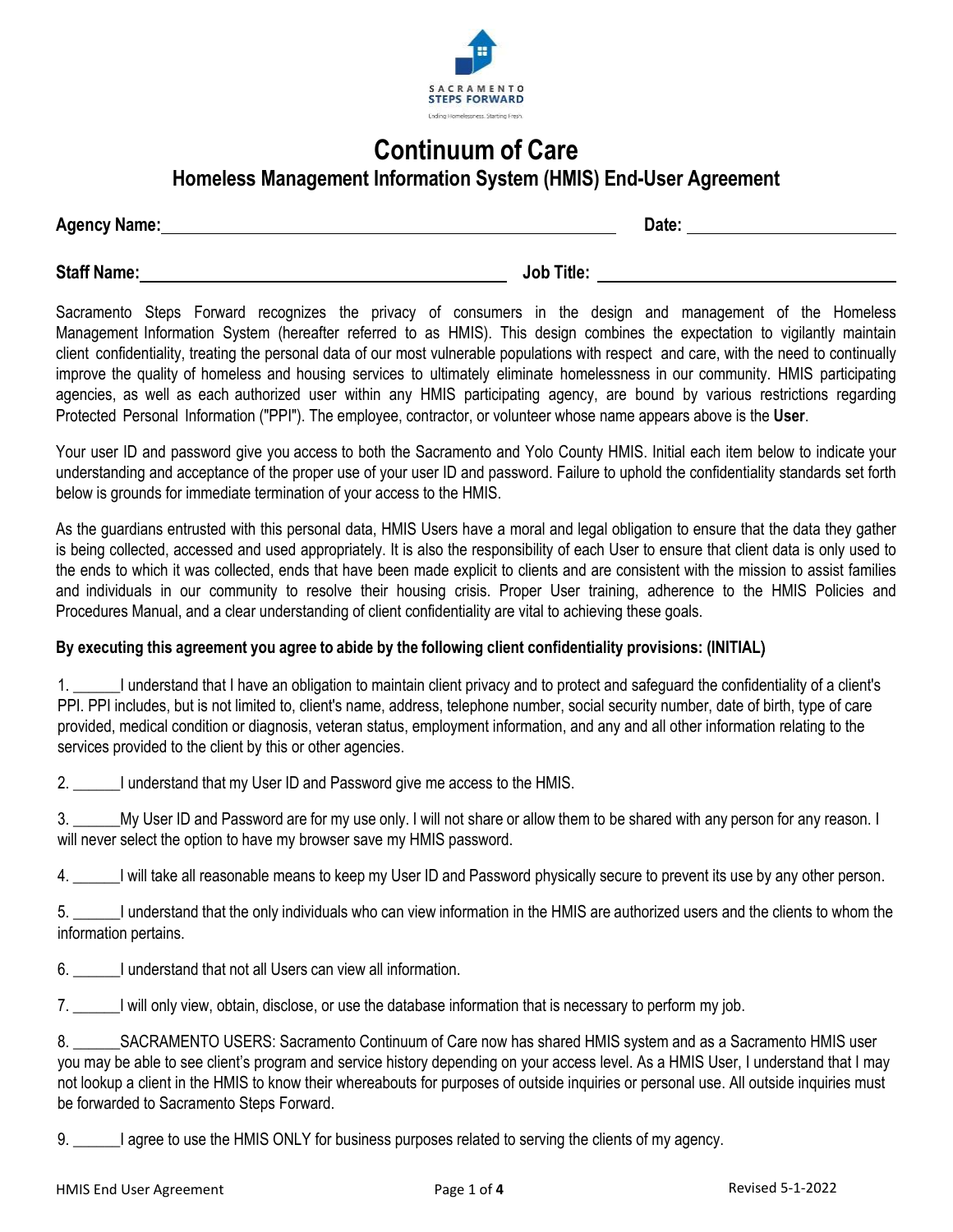

#### **INITIAL (cont.)**

10. \_\_\_\_\_\_I understand that my computer/mobile Devices must have Password protected screensavers set at no more than 15 minute intervals.

11. \_\_\_\_\_\_A computer that has HMIS open and running shall never be left unattended by the person with the authorization to use that computer.

12.\_\_\_\_\_\_If I am logged into the HMIS and must leave my work area for any length of time, I must log-off the HMIS and close the Internet browser before leaving the work area.

13. \_\_\_\_\_\_Failure to log off the HMIS appropriately may result in a breach in client confidentiality and system security.

14. \_\_\_\_\_\_I agree to enter data into the HMIS in accordance to the Partner Agency Agreement, the policies of my agency, and the HUD HMIS Data Standards.

15. \_\_\_\_\_\_The appropriate Client's Consent form must be signed by each client whose data is to be entered into the HMIS.

16. \_\_\_\_\_\_I will obtain and file a hard copy of such client consent forms as are required by my agency, state and/or federal law and the HMIS. It is recommended that the signed copy also be uploaded to the consumer record in HMIS.

17. \_\_\_\_\_\_I agree to that I will maintain HMIS data in such a way as to protect against revealing the identity of clients to unauthorized agencies, individuals or entities.

18. Based on the client's response on their Consent Form, I may not share client data with individuals or agencies that have not entered in as a HMIS Participating Agency without obtaining written permission from that client.

19. \_\_\_\_\_\_I will not discuss client's personal information with anyone in a public area.

20. \_\_\_\_\_Hard copies of HMIS data must be kept in a secure file. I will not leave hard copies in public view, on my desk, or on a photocopier, printer or fax machine. I agree to properly protect and store in a secure location the client specific hardcopy information printed from the Sacramento HMIS or the intake/Assessment/Exit forms. When hard copies of HMIS data are no longer needed, they must be properly destroyed (i.e. shredded) to maintain confidentiality.

21. \_\_\_\_\_\_If I must save client information from HMIS in a digital format, I agree to save such files and information only in a secure folder or drive that is only accessible to me. Such files will be destroyed when no longer needed.

22. \_\_\_\_\_\_I will not electronically transmit unencrypted client data across a public network. I understand that Personal identifiable (Name, SSN, DOB) client data cannot be distributed through email.

23. \_\_\_\_\_\_If I notice or suspect a security breach, I shall immediately notify the designated HMIS Contact person in my agency or the HMIS Analyst employed by Sacramento Steps Forward.

24. \_\_\_\_\_\_As an HMIS user, I will treat clients and potential clients of my agency and other agencies with respect, fairness, and good faith in obtaining and entering their data.

25. \_\_\_\_\_\_Discriminatory comments based on race, color, religion, national origin, ancestry, handicap, age, sex and sexual orientation are not permitted in the HMIS. Profanity and offensive language are not permitted in the HMIS.

26. \_\_\_\_\_\_All technology equipment (including flash drives, computers, printers, copiers and fax machines) that has been used to access HMIS, and which will no longer be used to access HMIS, must have their hard drives reformatted multiple times.

27. \_\_\_\_\_\_All technology equipment (including flash drives, computers, printers, copiers and fax machines) that has been used to access HMIS, and is now non-functional, must have their hard drives pulled, destroyed and disposed of in a secure fashion.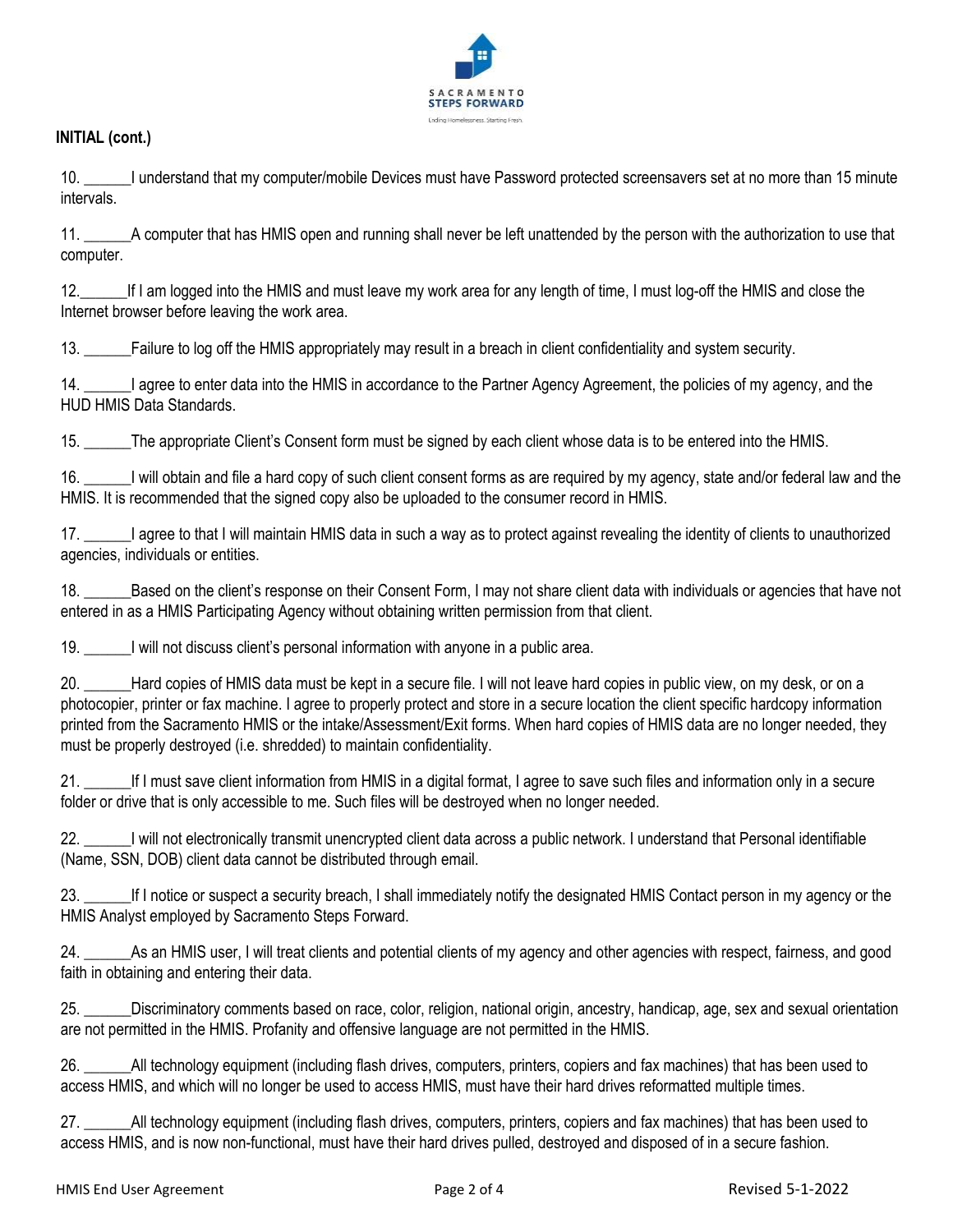

# Sacramento **C**oordinated Care Entry System VI-SPDAT End-User Agreement

The Vulnerability Index Service Prioritization Decision Assistance Tool (VI-SP DAT) is the designated standardized assessment/survey tool adopted in the Sacramento Coordinated Entry System. The tool is designed to guide those assessed/served to the appropriate services and housing assistance. The tool prioritizes clients and ensures clients with the highest need and highest barriers receive priority for any hou•sing type and homeless assistance available in the Sacramento Continuum of Care. The tool is also used to assist agencies in focusing services and locating alternative resources to support the homeless single or family household's goal of securing all the required document to secure housing.

To that end, each HMIS User is responsible for entering accurate information and not misrepresent information gathered by the client. The purpose of this agreement is to set the highest standards that support the purpose and intent of the tool.

### USER RESPONSIBILITY

Your User ID or password give you access and authority to use the HMIS. Initial each item below to indicate your understanding and acceptance of the proper use of the VI-SPDAT tool.

#### By executing this agreement you agree to abide by the following client confidentiality provisions: (INITIAL)

1. \_\_\_\_\_\_I understand that the VI-SPDAT is a proprietary tool and must be conducted in its entirety to accurately reflect the client's vulnerability and service needs. I will not omit or add questions. I will read the questions as written.

2. U will not intentionally manipulate answers in an attempt to adjust the outcome of the client score. To the best of my ability I will accurately represent the clients self-reporting. If the client asks for clarification, I will rephrase only as needed. If I need to ask questions to clarify response I will do so.

3. U will not change the scoring after meeting with the client. DON'T ever go back into and Assessment to change answers, the system logs all changes. If you change answers, your HMIS account will be deactivated.

4. \_\_\_\_\_\_If the clients status changes, I will follow the protocol as outlined in Coordinated Entry System policies and procedures.

5. \_\_\_\_\_\_I will not give out the VI-SPDAT score to the consumer. I will only explain the Coordinated Entry System and the purpose of the VI-SPDAT.

6. \_\_\_\_\_\_I will not guarantee any housing or give them a time frame in which they will be housed.

### HMIS Code of Ethics

- A. HMIS users must treat all HMIS participating agencies with respect, fairness and good faith.
- B. Each HMIS user should maintain high standards of professional conduct in their capacity as an HMIS user.
- C. HMIS users have the responsibility to relate to the clients of all HMIS participating agencies with full professional consideration.